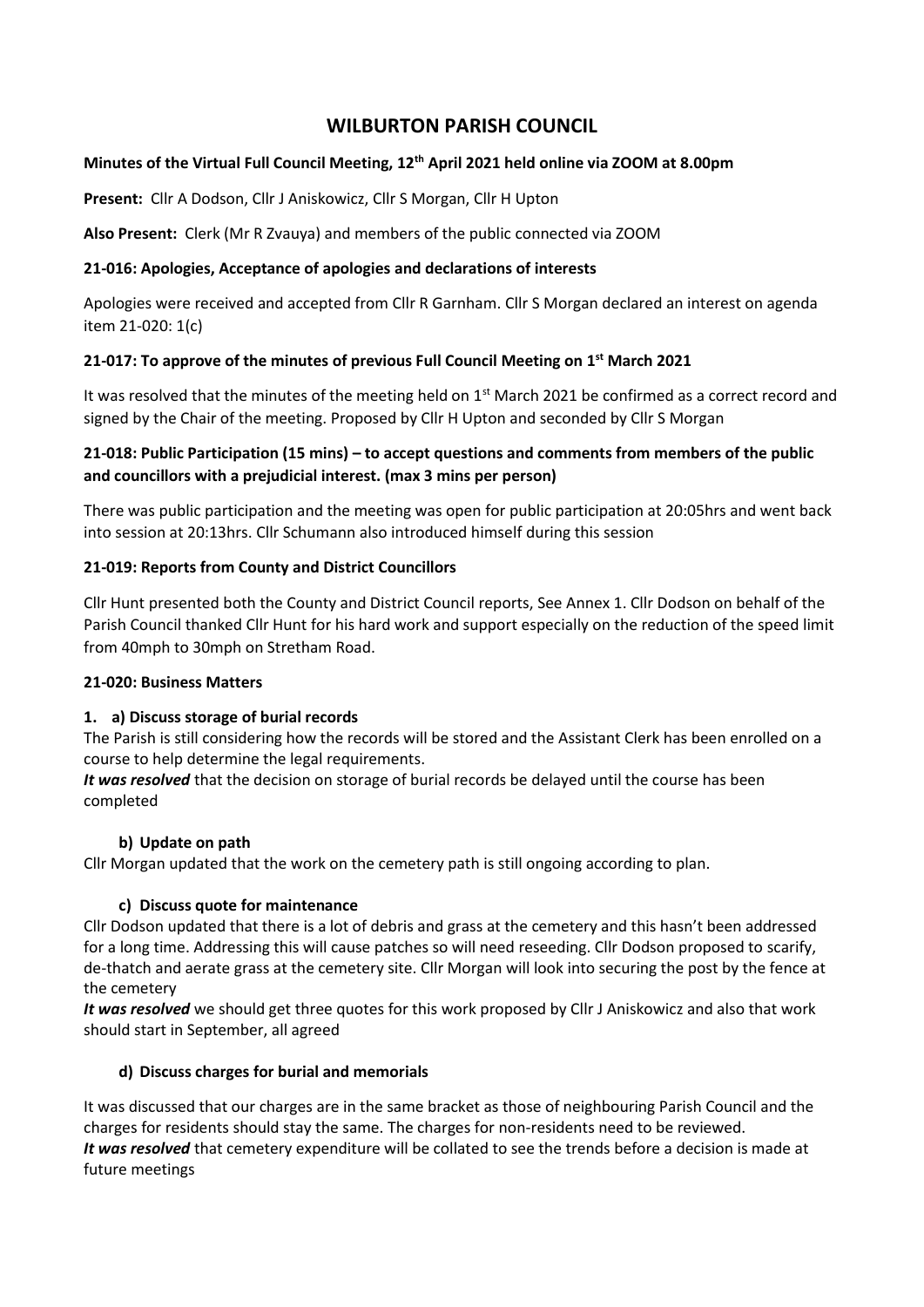# **2. a) Hall Cottage flats garden**

It was discussed that we need a garden shed for residents at the cottage. It was also updated that a resident whose property backs onto the cottage is concerned that soil in his garden is eroding and falling away into the cottage garden.

*It was resolved* that we should inform the letting agent of our idea of putting a garden shed so that he can run it past the tenants and we will see what he comes up with. Cllr S Morgan will look into the problems of eroding soil at the cottage garden.

# **3. Recreation Field**

# **a) Discuss repairs to pavillion**

The recent repairs to the pavillion were discussed. The pavillion should be waterproof and fit for purpose for the cricket season.

# **b) Discuss taps in the Field**

The taps along the tree line have been put on posts and removable tap heads put on. A tap head will be held in the pavillion

#### **c) Discuss quote for landscaping under the trees**

*It was resolved* that Truelink, the usual contractor at the Recreation Field will do the landscaping under the trees for £250

# **d) Consider New Container update - Cllr Garnham**

Cllr Dodson updated that Cllr Garnham is waiting for confirmation on the delivery date of the container

# **e) Consider RIG and Architect update**

Cllr Dodson updated how the lease has progressed since last July and reported that the architect had still not completed the drawings of the view from the Berristead as requested by the Pell Estates Trustees.There are still 4 years left before the current lease expires so the Pell Estate Trustees are not concerned at the moment.

# **f) Discuss User Agreement and Risk Assessments**

*It was resolved* to adopt the user agreements and risk assessment after being reviewed by the councillors.

# **4. Consider LHI Bids update Cllr Dodson**

Cllr Dodson update that she went and presented to the panel on the bid to reduce the speed limit from 40mph to 30mph on Stretham road. The Highways department wanted to pull out that bid because the engineer thought that the road should be a 40mph not a 30mph road. The police officer was indifferent. We have been successful on this bid but has to be ratified at their June meeting and we have committed £2,000.

On the footpath, we have paid for the feasibility study to be done but this has been delayed due to COVID restrictions.

#### **5. Allotments, Community Orchard, Sandpits - Consider update and report from the Life on the Old West project - Cllr Morgan**

Cllr S Morgan updated that all plots at the allotment site have been rented out. The Primary School is using their plot and the shelter for the school is complete and looking good. The orchard is complete and the trees are in with the next lot of trees due in this month. We are due an update and report from the Life on the Old West project next month.

#### **6. Consider MVAS update - Cllr Upton**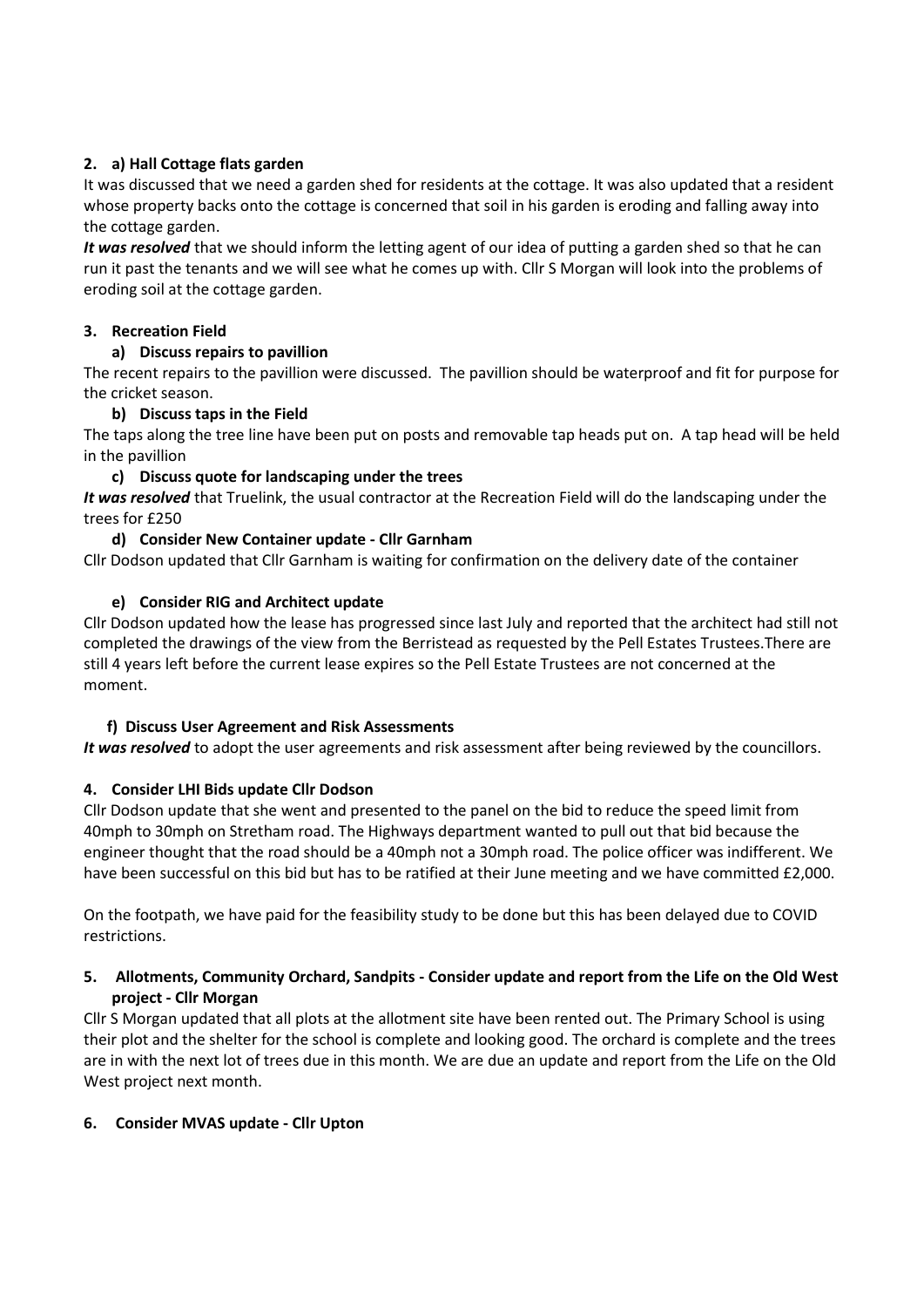Cllr Upton updated that data has been collected through the machines but the problem is getting accurate data. The machine cannot record the number of vehicles but can record average speed so the data is probably best used to see and analyse the trends.

# **7. Hall**

### **a) Discuss User Agreement and Risk Assessments**

*It was resolved* that the User Agreement and Risk Assessments be adopted after the following amendments

We need to make it clear that the 18–21-year-olds parties are accepted only for residents. The Caretaker needs his details to be used updated. The hirers should provide their first aid boxes. We should have an accident book to be situated near the disabled toilet. On evacuation, the assembly point should be Bakery close near the telephone box. We should check if the steps should be secured to the stage in the main Hall.

#### **b) Consider Fire Panel update**

Cllr Dodson reported that the Electricians were going to come and look at the fire panel to see if it could be put on a flat surface.

#### **8. Arrange date for discussing the new Website**

*It was resolved* the Clerk and Cllr Upton will discuss and suggest dates after the year-end accounts

#### **21-021: Agenda items for next meeting**

Storage of burial records RiG and acrchitect, container update Cottage flats garden Old Life presentation update Promoting the hall **21-022: Councillors Questions – To receive any comments or questions from the Councillors None**

**21-023: Date of next meeting – Tuesday 4 May 2021**

**Meeting closed at 9.53pm**